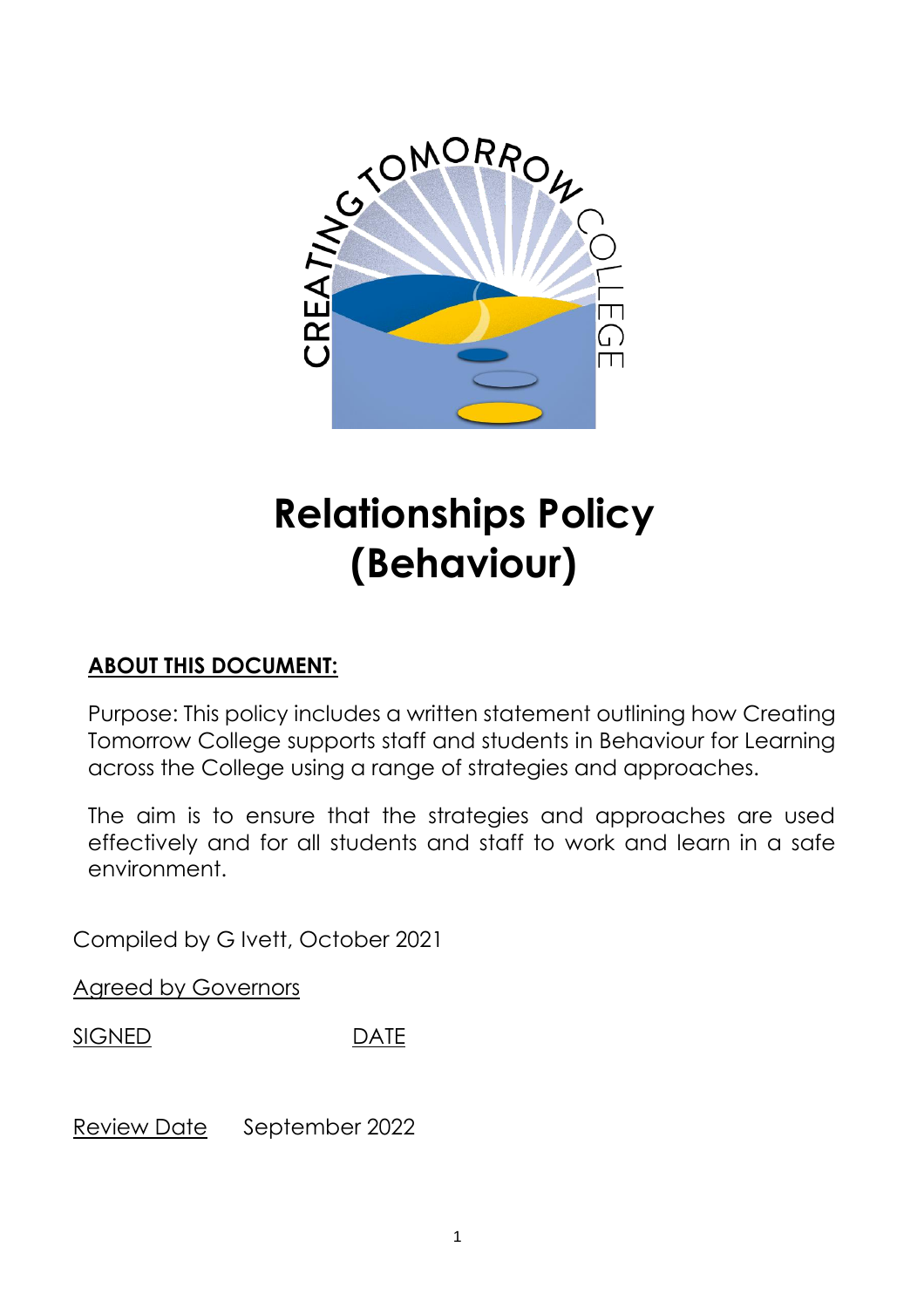## **Contents**

- 1. [Aims](#page-2-0)
- 2. Legislation and statutory requirements
- 3. Definitions
- 4. Bullying
- 5. Roles and [responsibilities](#page-6-0)
- 6. [Student code](#page-8-0) of conduct
- 7. Rewards and [consequences](#page-8-1)
- 8. Managing behaviour: our underlying approaches
- 9. Student [transition](#page-17-0)
- 10. [Training](#page-17-1)
- 11. Monitoring [arrangements](#page-18-0)
- 12. [Links with other](#page-18-1) policies

Appendix 1: written statement of behaviour principles

**……………………………………………………………………………………………………………**

## **Wellbeing in our Trust**

We understand that our role based upon building and managing positive relationships, however managing conflict can be challenging and so this document aims to set out procedures to be followed to minimize what can be difficult process.

We are all affected by poor physical and mental health at times during our lives and it is important the appropriate support is available in a timely manner.

Health and wellbeing is everyone's responsibility and we encourage an open and honest culture whereby anyone can discuss any issues they may have.

The Trustees of Creating Tomorrow take the health and wellbeing of all employees seriously and are committed to supporting our staff. The Trustees ensure that support for staff is available through:

- Effective line management
- Commitment to reducing workload
- Supportive and professional working environments
- Employee support programs
	- o CIC (confidential counselling support available through Perkbox account).
	- o The Teacher Support Line telephone number 08000 562561 or website [www.teachersupport.info](http://www.teachersupport.info/)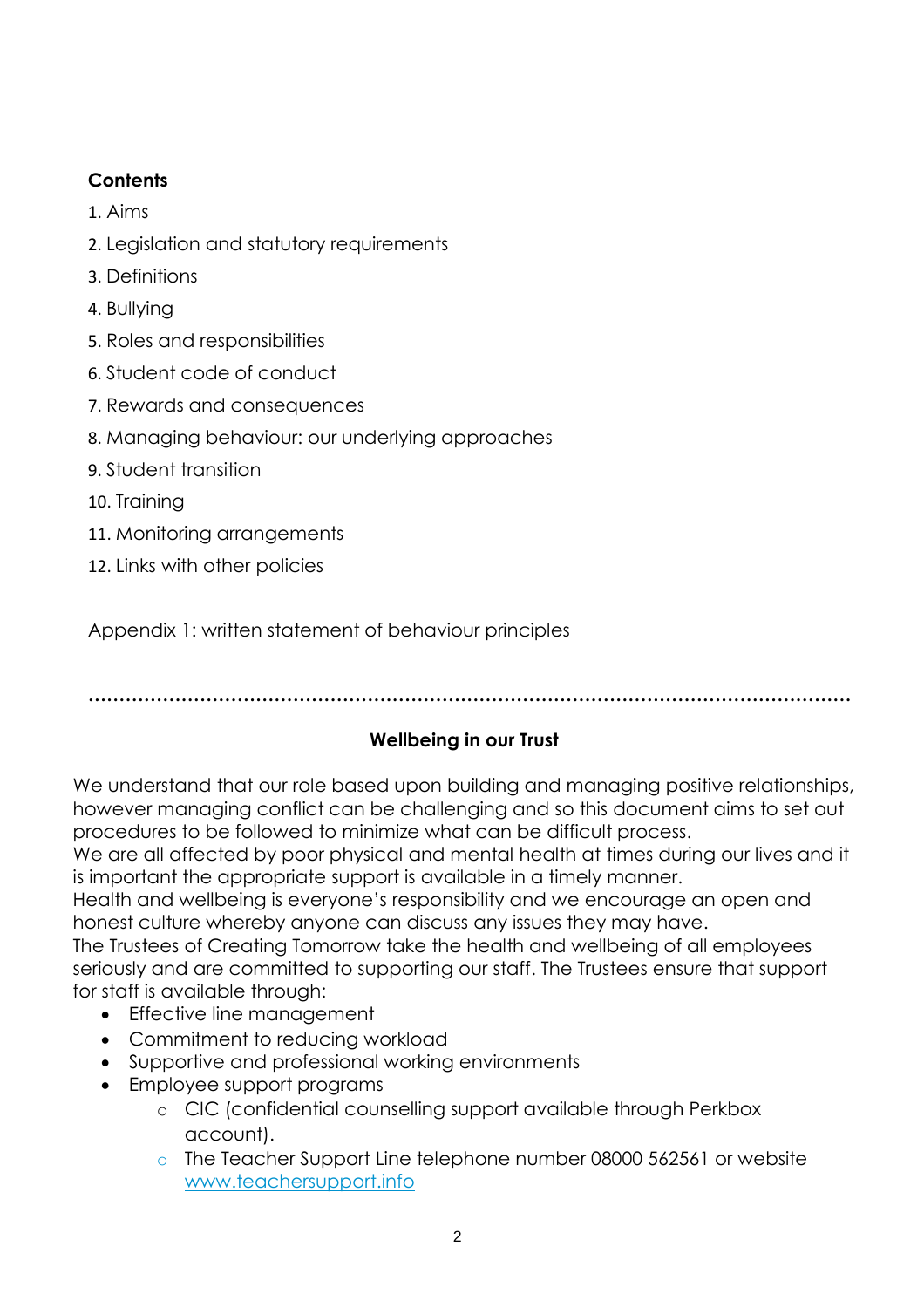## **PRINCIPLES**

The governors and staff at Creating Tomorrow College believe that every student has the right to learn in a calm, safe and caring environment. We strive to ensure that all students have the social and emotional skills to be successful when they leave College.

All staff and students are expected to adopt and apply our Four Core Values, which were introduced in September 2021 following student and staff consultation and have been regularly revisited with staff and students. This policy therefore replaces the previous behaviour policy.

## <span id="page-2-0"></span>**1. Aims**

This policy aims to promote and embed Creating Tomorrow College's Core Values:

| <b>Determination</b> | <b>Aspiration</b> | <b>Responsibility</b> | <b>Empathy</b> |
|----------------------|-------------------|-----------------------|----------------|
|----------------------|-------------------|-----------------------|----------------|

The core values define how we expect all staff and students to conduct themselves on a day to day basis and act as a guide to promote safe and positive behaviour. The core values are linked to the college's reward system and are used alongside the principles of Protective Behaviours to promote safe behaviour.

We believe that all behaviour communicates a need. Our overall aim is to enable students to feel safe and ready to learn so that they can become successful learners, confident individuals and responsible citizens. We achieve this by having a very clear focus and understanding within College on the principles of Behaviour for Learning which identifies a student's:

- Relationship with self;
- Relationship with others;
- Relationship with the curriculum.

## **2. Legislation and statutory requirements**

This policy is based on advice from the Department for Education (DfE) on:

- [Behaviour and discipline in](https://www.gov.uk/government/publications/behaviour-and-discipline-in-schools) schools;
- $\Box$  [Searching, screening and confiscation at](https://www.gov.uk/government/publications/searching-screening-and-confiscation) school;
- □ [The Equality Act](https://www.gov.uk/government/publications/equality-act-2010-advice-for-schools) 2010;
- □ [Use of reasonable force in](https://www.gov.uk/government/publications/use-of-reasonable-force-in-schools) schools;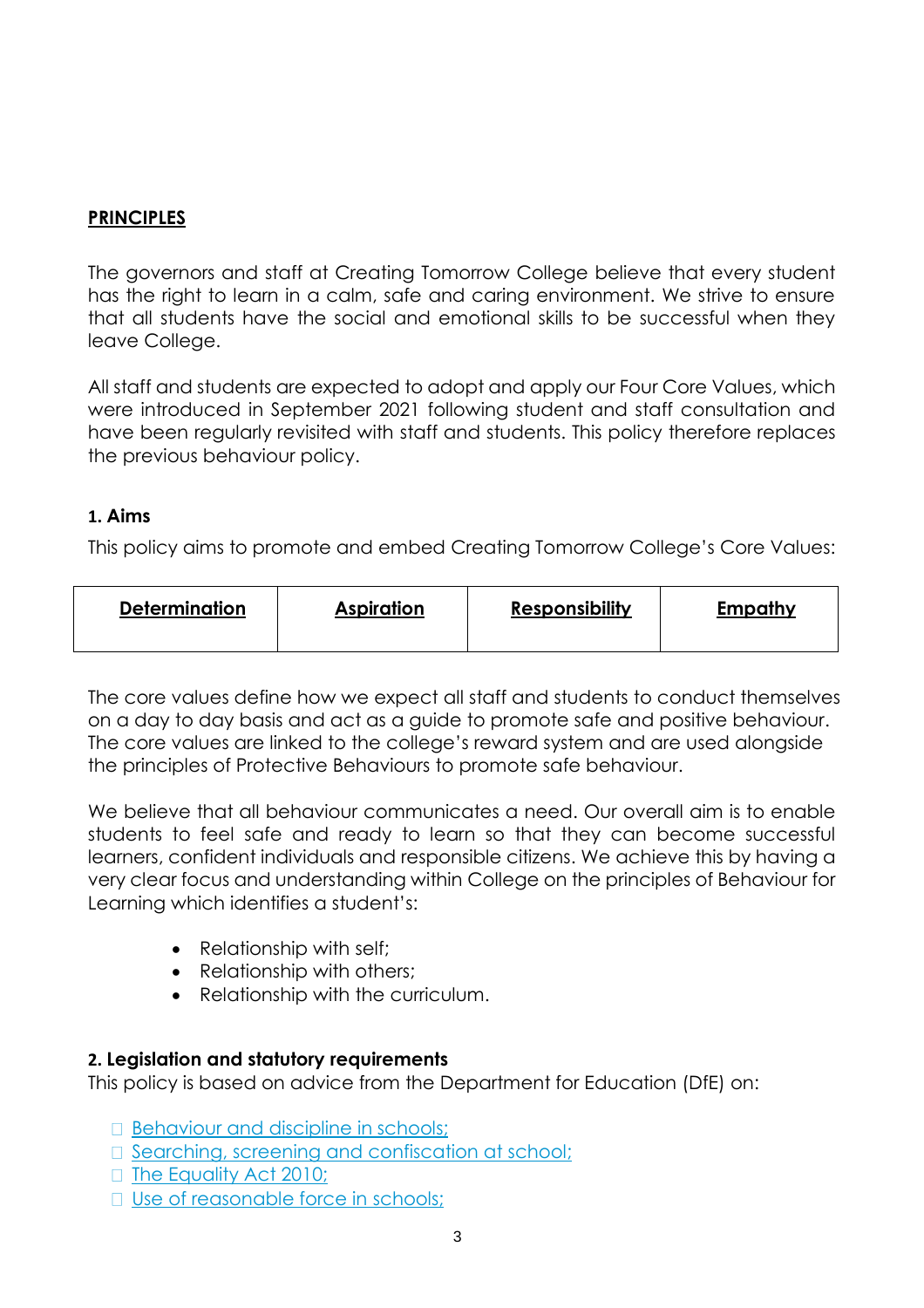$\Box$  [Supporting pupils with medical conditions at](https://www.gov.uk/government/publications/supporting-pupils-at-school-with-medical-conditions--3) school.

It is also based on the [special educational needs and disability \(SEND\) code of](https://www.gov.uk/government/publications/send-code-of-practice-0-to-25)  [practice.](https://www.gov.uk/government/publications/send-code-of-practice-0-to-25)

In addition, this policy is based on:

- $\Box$  Section 175 of the [Education Act 2002,](http://www.legislation.gov.uk/ukpga/2002/32/section/175) which outlines a college's duty to safeguard and promote the welfare of its studentss;
- $\Box$  Sections 88-94 of the [Education and Inspections Act 2006,](http://www.legislation.gov.uk/ukpga/2006/40/section/88) which require Colleges to regulate students' behaviour and publish a behaviour policy and written statement of behaviour principles, and give colleges the authority to confiscate students' property;
- D Schedule 1 of the Education (Independent School Standards) Regulations [2014;](http://www.legislation.gov.uk/uksi/2014/3283/schedule/made) paragraph 7 outlines a College's duty to safeguard and promote the welfare of children, paragraph 9 requires the college to have a written behaviour policy and paragraph 10 requires the college to have an antibullying strategy;
- [DfE guidance](https://www.gov.uk/guidance/what-academies-free-schools-and-colleges-should-publish-online) explaining that academies should publish their behaviour policy and anti- bullying strategy online.

## **3. Definitions**

We expect all members of the college community to play a part in fostering our core values:

**Staff:** to model expected behaviour and the Protective Behaviours themes and strategies;

**Students:** to take ownership and responsibility for their behaviour;

**Parents:** to uphold the relationship policy and Home-College agreement in partnership with the college;

**Governors:** to monitor and support the policy and evaluate its effectiveness.

## **All students are expected to:**

- Take responsibility for their own behaviour choices;
- Reflect on the impact that their behaviour has on themselves and others;
- Show care and consideration towards others and be tolerant and respectful of individual differences, beliefs and opinions;
- Respect each other's personal space;
- Work hard and to the best of their ability;
- Listen carefully whilst others are talking;
- Be polite to others;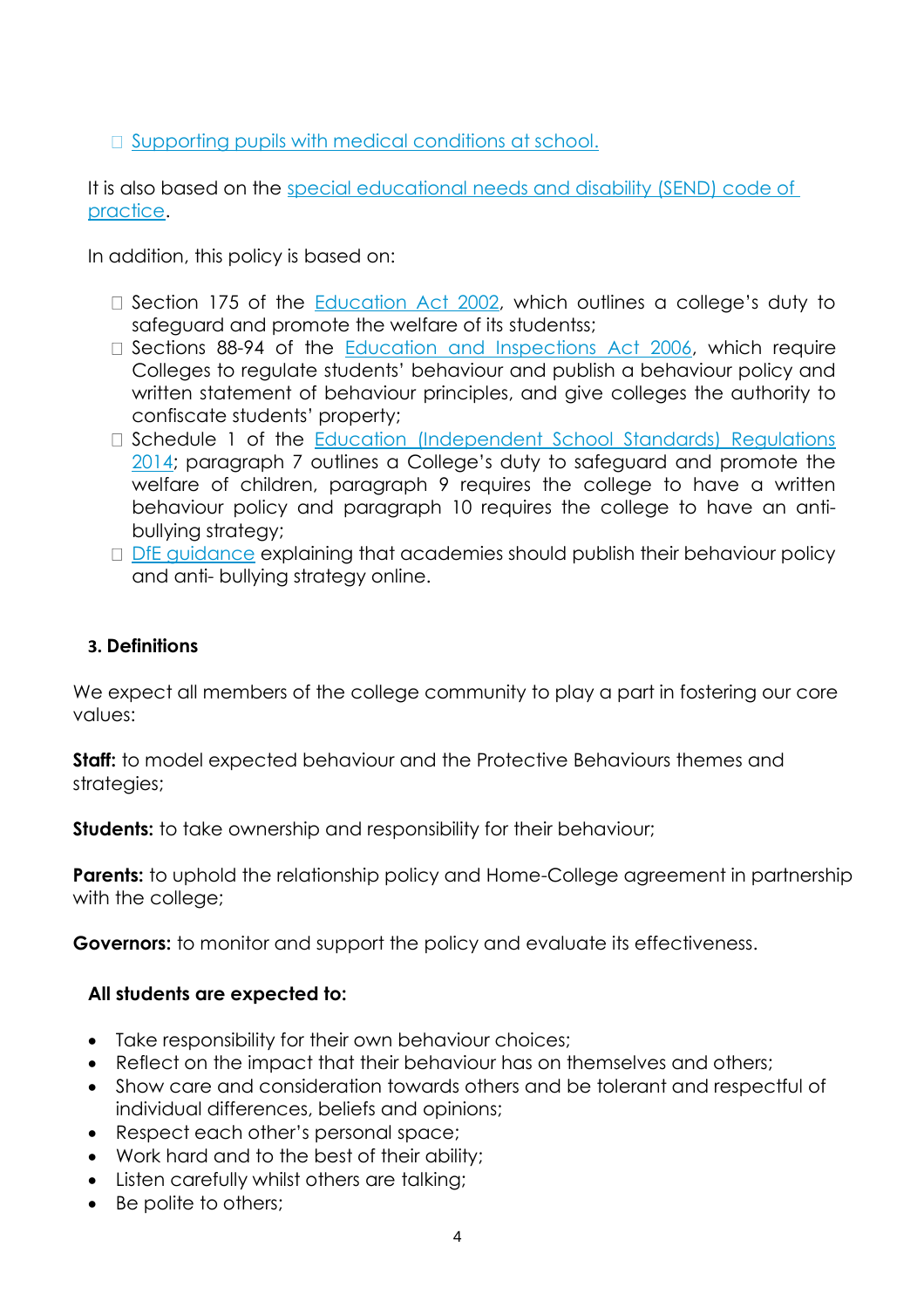- Look after personal belongings;
- Take care of the college environment:
- Show safe behaviour in line with our core values.

## **All staff are expected to:**

- Provide praise and encouragement for students; offer challenge and highlight their achievements;
- Have knowledge and understanding of individual students support needs as set out in their Educational Health Care Plans;
- Be clear and consistent when managing behaviour of students whilst remaining non – confrontational;
- Make explicit, in a constructive and positive way, the behaviour expected of students to help them identify and label safe and unsafe behaviours;
- Follow the staff Code of Conduct:
- Provide support and encouragement to each other in accordance with the policies and procedures of the college;
- Undertake duties in a professional manner.

## **Misbehaviour** is defined as:

- Disruption in lessons, in corridors between lessons, and at break and lunchtimes
- Non-completion of classwork
- Poor Attitude

## **Serious incidents of behaviour** are defined as:

- Repeated breaches of the college rules;
- Any form of bullying;
- Sexual violence, such as rape, assault by penetration, or sexual assault (intentional sexual touching without consent)
- Sexual harassment, meaning unwanted conduct of a sexual nature, such as:
	- o Sexual comments
	- o Sexual jokes or taunting
	- o Physical behaviour like interfering with clothes
	- o Online sexual harassment such as unwanted sexual comments and messages (including on social media), sharing of nude or semi-nude images and/or videos, or sharing of unwanted explicit content
- Vandalism:
- Theft;
- Fighting;
- Smoking;
- Racist, sexist, homophobic or discriminatory behaviour;
- Possession of any prohibited items including:
	- o Knives or weapons;
	- o Alcohol;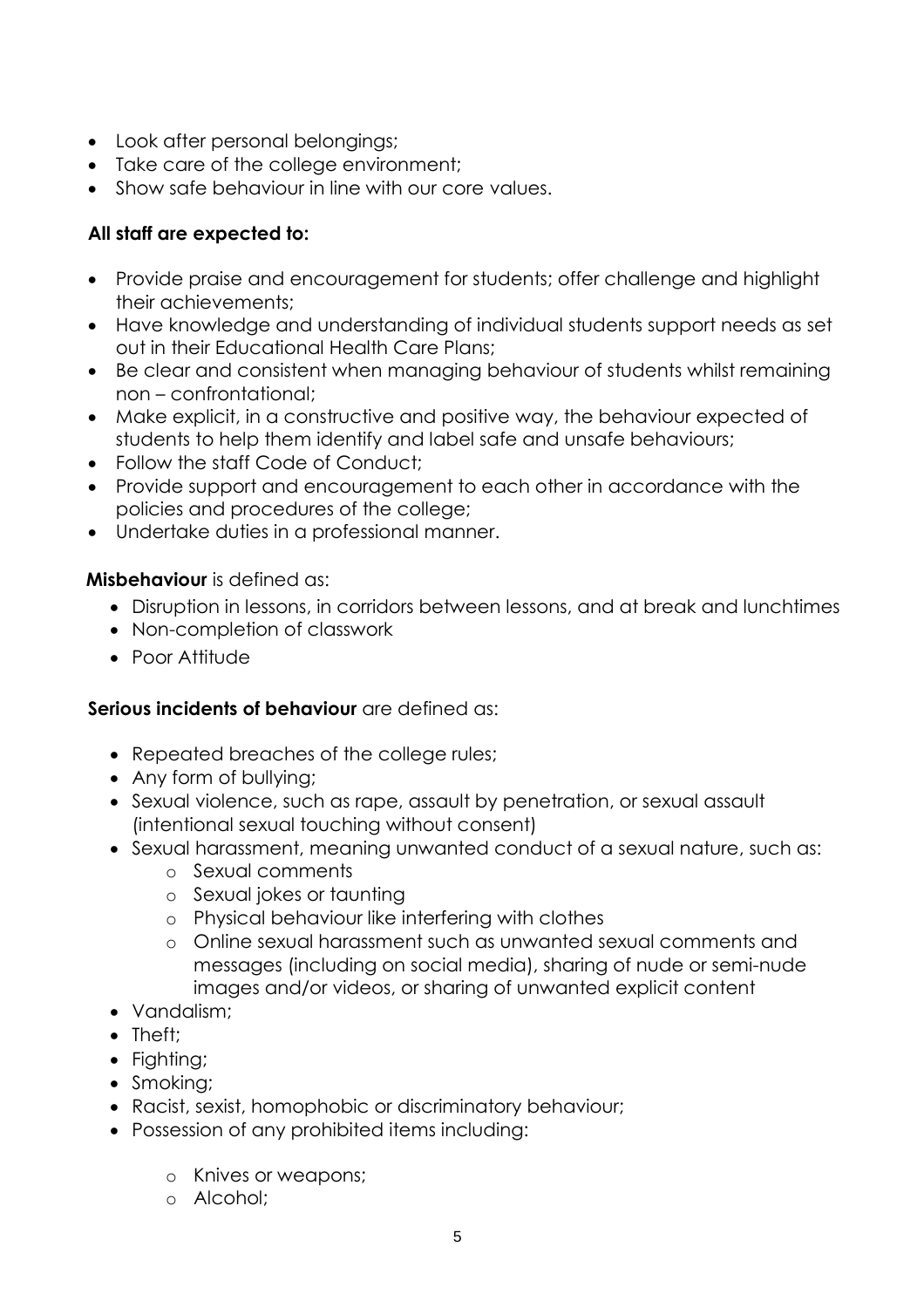- o Illegal drugs;
- o Stolen items;
- o Tobacco and cigarette papers;
- o Fireworks;
- o Pornographic images;
- o Any article a staff member reasonably suspects has been, or is likely to be, used to commit an offence, or to cause personal injury to, or damage to the property of, any person (including the student).
- o Any item banned by the college rules which has been identified as an item that can be searched for

## **4. Bullying**

At Creating Tomorrow College we believe that everyone has the right to feel safe all of the time and that we have a responsibility to create and maintain a safe and secure environment for students and adults alike. All incidents of bullying (including perceived bullying) are recorded electronically on Arbor and members of the Leadership Team are alerted immediately.

Bullying is **NOT** an inevitable part of college life, or part of growing up and we believe that we should work together to make our college a happy, enjoyable and safe place for all.

**Bullying** is defined as the repetitive, intentional harming of one person or group by another person or group, where the relationship involves an imbalance of power. Bullying is, therefore:

- Deliberately hurtful
- Repeated, often over a period of time
- Difficult to defend against

| <b>Type of bullying</b>                           | <b>Definition</b>                                                                                          |  |
|---------------------------------------------------|------------------------------------------------------------------------------------------------------------|--|
| Emotional                                         | Being unfriendly, excluding, formenting                                                                    |  |
| Physical                                          | Hitting, kicking, pushing, taking another's belongings,<br>any use of violence                             |  |
| Prejudice-based and<br>discriminatory, including: | Taunts, gestures, graffiti or physical abuse focused on<br>a particular characteristic (e.g. gender, race, |  |
| $\bullet$ Racial                                  | sexuality)                                                                                                 |  |
| $\bullet$ Faith-based                             |                                                                                                            |  |
| • Gendered (sexist)                               |                                                                                                            |  |
| • Homophobic/biphobic                             |                                                                                                            |  |

*Bullying can include:*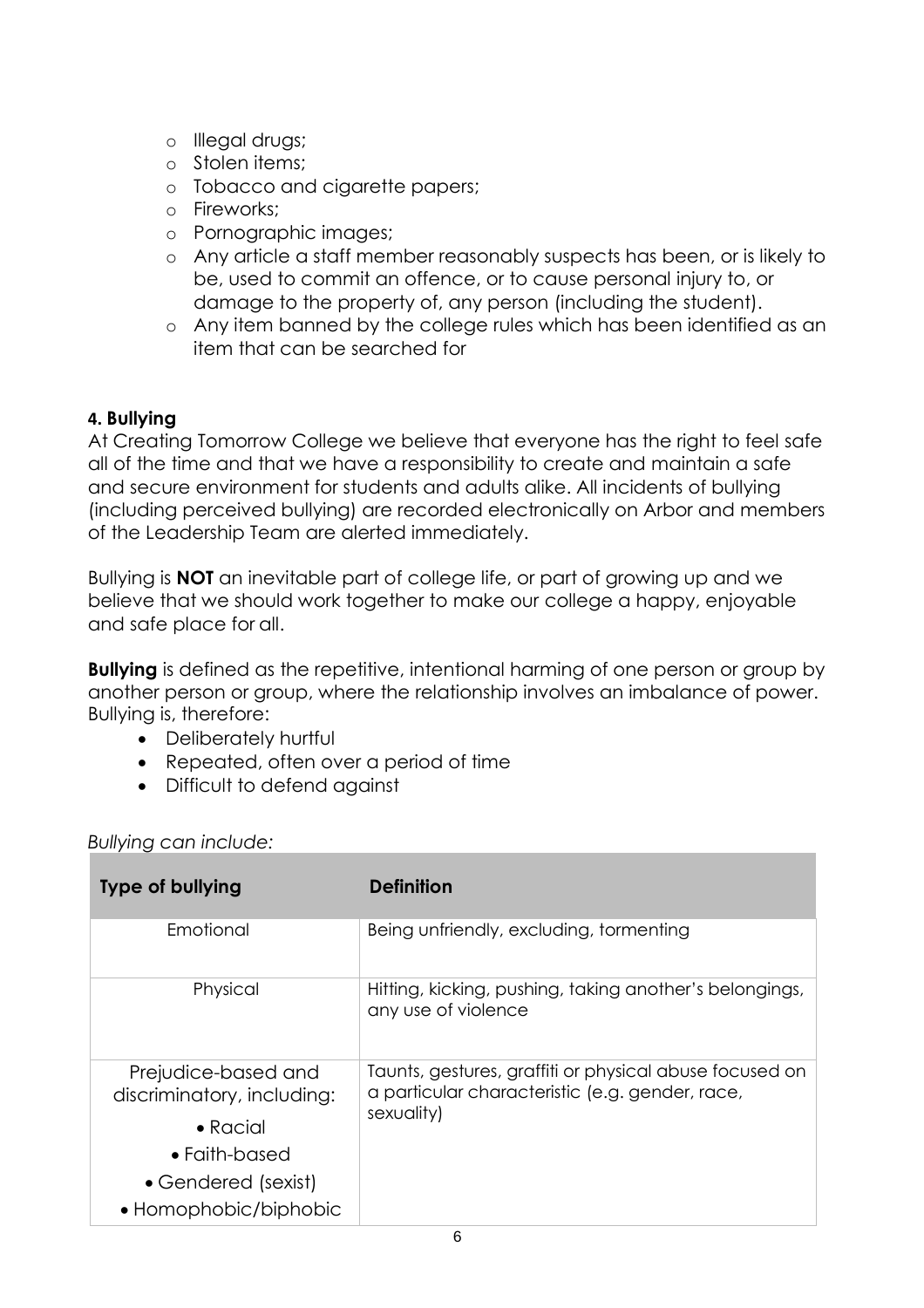| • Transphobic<br>• Disability-based |                                                                                                                                                                                        |
|-------------------------------------|----------------------------------------------------------------------------------------------------------------------------------------------------------------------------------------|
| Sexual                              | Explicit sexual remarks, display of sexual material,<br>sexual gestures, unwanted physical attention,<br>comments about sexual reputation or performance,<br>or inappropriate touching |
| Direct or indirect verbal           | Name-calling, sarcasm, spreading rumours, teasing                                                                                                                                      |
| Cyber-bullying                      | Bullying that takes place online, such as through<br>social networking sites, messaging apps or gaming<br>sites                                                                        |

Bullying affects everyone, not just the bullies and the victims. It affects those who witness violence, aggression and the distress of the victim. It may damage the atmosphere of the class and change the 'climate' of the College.

As part of our commitment to safeguarding our students, all staff are trained to identify possible signs and indicators of bullying and how to report concerns.

## **Prevention:**

Specific curricular approaches are used to explore the issues surrounding bullying; to give students strategies to use if bullied and to make explicit the college's policy on bullying.

Safe and unsafe behaviours are explicitly taught through PSHE & Protective Behaviours within each year group. This reinforces the themes and messages via planned activities (group or individual), assemblies, modelling and post incident debriefing.

## **Procedure:**

All incidents of bullying will be investigated and where possible a Restorative Approach will be used to repair the harm that has been caused. This approach has been adopted by Creating Tomorrow College as the preferred way of managing incidents of bullying.

- 1) In the first instance a member of the Leadership Team will speak with both the victim and the alleged bully with the view to facilitating a restorative repair. Where bullying has been identified, Parents / Carers will be informed.
- 2) Any further incidents of bullying will then be managed by the Director of College and Parents / Carers will be invited into College for a meeting.

## <span id="page-6-0"></span>**5. Roles and responsibilities**

## **5.1 The governing board**

The governing board is responsible for reviewing and approving the written statement of behaviour principles (appendix 1).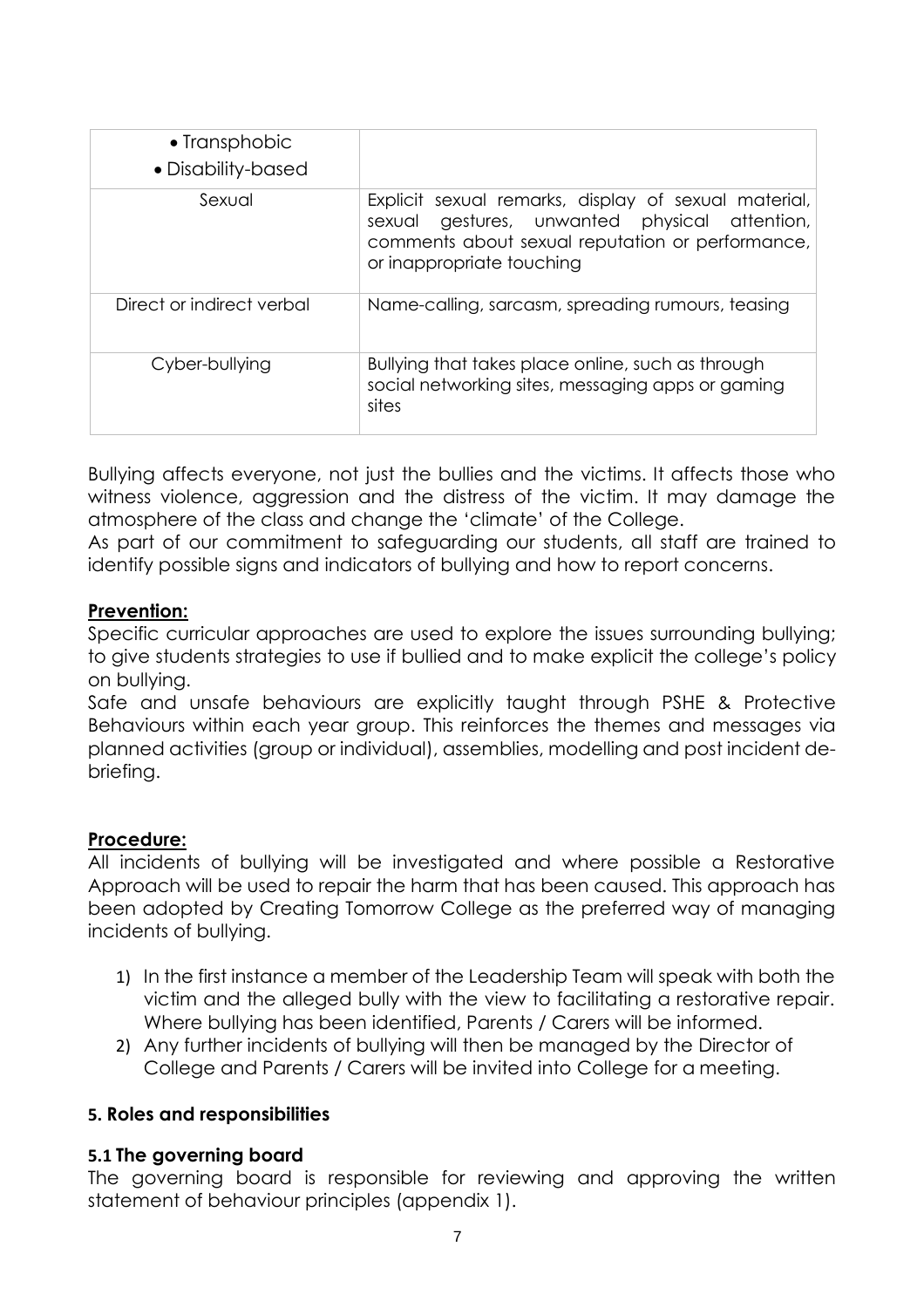The governing board will also review this relationship policy in conjunction with the Director of College and monitor the policy's effectiveness, holding the Director of College to account for its implementation.

## **5.2 The Director of College**

The Director of College is responsible for reviewing this relationship policy in conjunction with the governing board, giving due consideration to the college's statement of behaviour principles (appendix 1). The Director of College will also approve this policy.

The Director of College will ensure that the college environment encourages positive behaviour and that staff deal effectively with unsafe behaviour, and will monitor how staff implement this policy to ensure rewards are applied consistently.

## **5.3 Staff**

Staff are responsible for:

- Implementing the relationship policy consistently;
- Modelling positive and safe behaviour:
- Providing a personalised approach to the specific behavioural needs of particular students
- Recording behaviour incidents using Arbor;
- The leadership and pastoral team will use and analyse data to support staff in managing behaviour incidents. This may include producing an individual proactive support plans, observations, working directly with staff and students to support and liaising with parents/carers and other professionals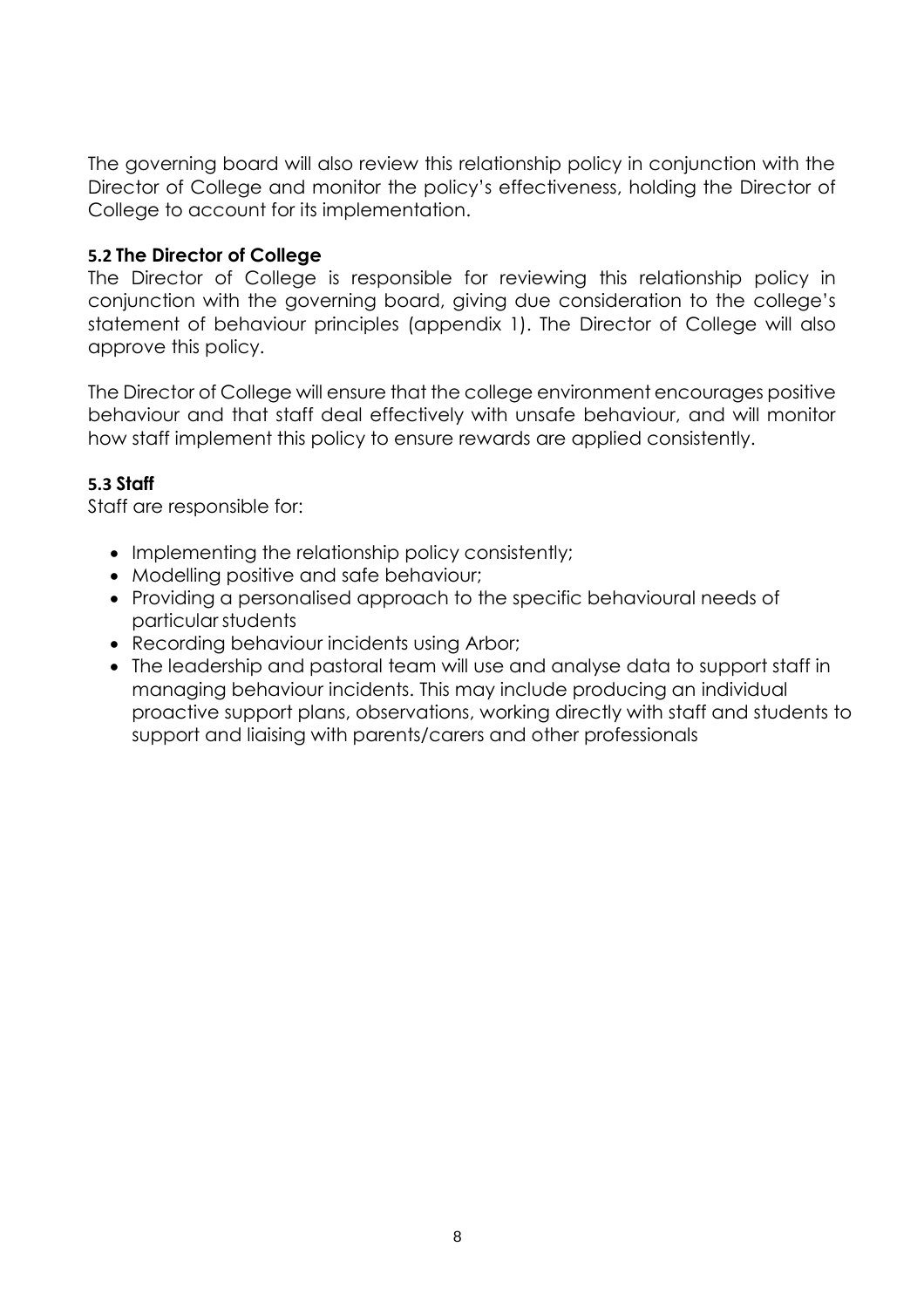## **5.4 Parents**

Parents are expected to:

- Support their child in adhering to the student code of conduct;
- Inform the college of any changes in circumstances that may affect their child's behaviour;
- Discuss any behavioural concerns with the class teacher promptly.

## <span id="page-8-0"></span>**6. Student code of conduct**

Students are expected to:

- Show respect to members of staff and each other;
- In class, make it possible for all students to learn;
- Move quietly around the college;
- Treat the college buildings and college property with respect;
- Wear the correct uniform at all times;
- Accept consequences when given;
- Refrain from behaving in a way that brings the college into disrepute, including when outside college.

## <span id="page-8-1"></span>**7. Rewards and consequences**

## **7.1 List of rewards and consequences**

Positive behaviour will be rewarded with:

- Praise:
- Merits, letters, postcards, stickers or phone calls home to parents/carers;
- Pastoral Tea;
- Special responsibilities/privileges or trips/activities as agreed by leadership.

Creating Tomorrow College may use one or more of the following consequences in response to unsafe behaviour:

- A verbal reminder:
- Accompanying the student to leave the class;
- Time to reflect or to catch up on missed work;
- Referring the student to a member of the Leadership team for further support;
- Contact with parents/carers;
- Agreeing a behaviour contract/report;
- Restorative conversations/repair.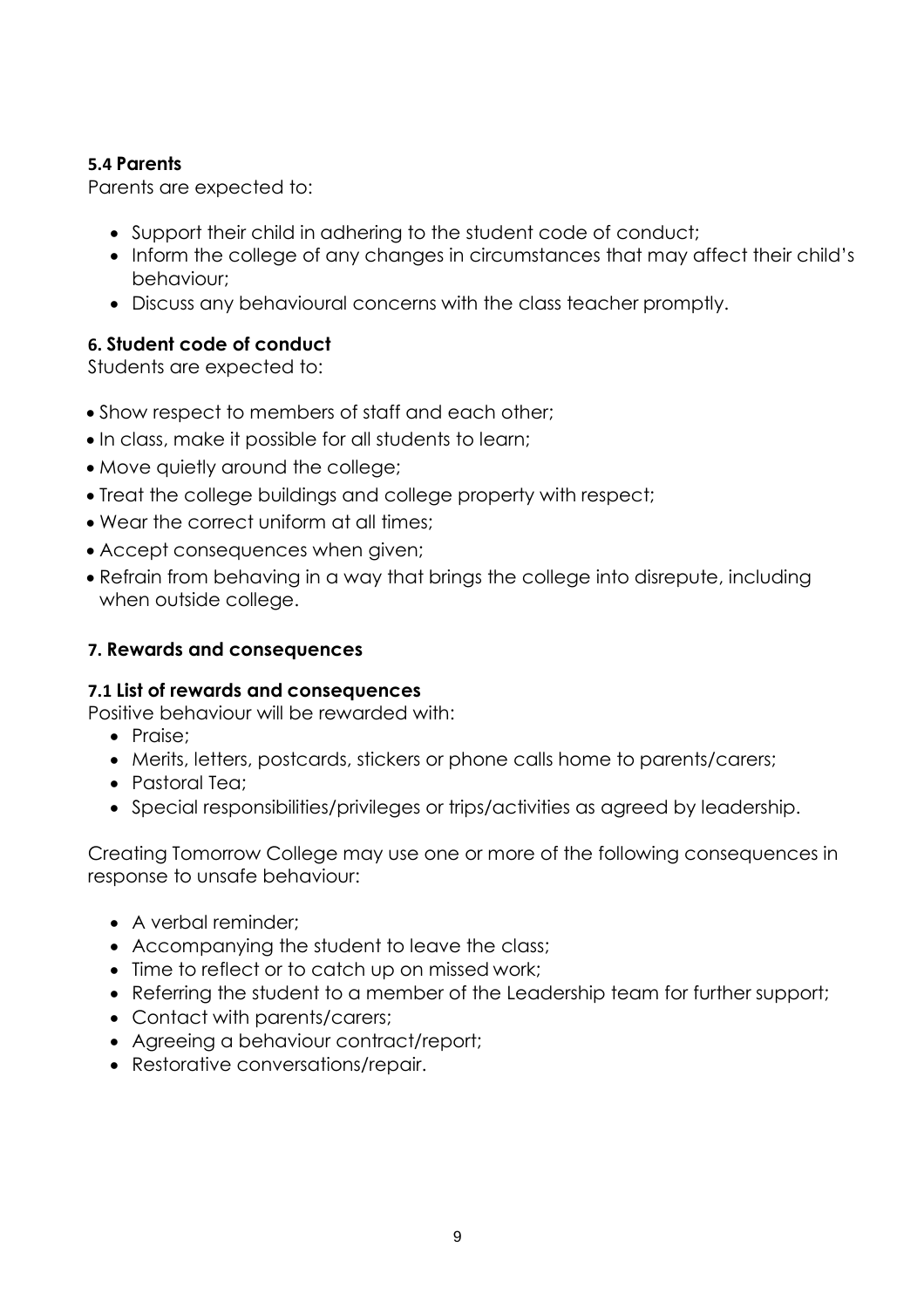As a last resort the college may use an exclusion (see 7.4)

## **7.2 Zero tolerance approach to sexual harassment and sexual violence**

The college will ensure that all incidents of sexual harassment and/or violence are met with a suitable response, and never ignored.

Students are encouraged to report anything that makes them uncomfortable, no matter how 'small' they feel it might be.

The college's response will be:

- Proportionate
- Considered
- Supportive
- Decided on a case-by-case basis

Consequences for sexual harassment and violence will be determined on a case by case basis and will be proportionate and relevant to the incident.

The college has procedures in place to respond to any allegations or concerns regarding a student's safety or wellbeing. These include clear processes for:

- Responding to a report
- Carrying out risk assessments, where appropriate, to help determine whether to:
- Manage the incident internally
- Refer to early help
- Refer to children's or adult social care
- Report to the police

Please refer to our child protection and safeguarding policy for more information

## **7.3 Off-site behaviour**

Consequences may be applied where a student has misbehaved off-site when representing the college. This means misbehaviour when the student is:

- Taking part in any college-organised or college-related activity (e.g. College trips)
- Travelling to or from college
- Wearing college uniform
- In any other way identifiable as a student of our college

Consequences may also be applied where a student has misbehaved off-site at any time, whether or not the conditions above apply, if the misbehaviour: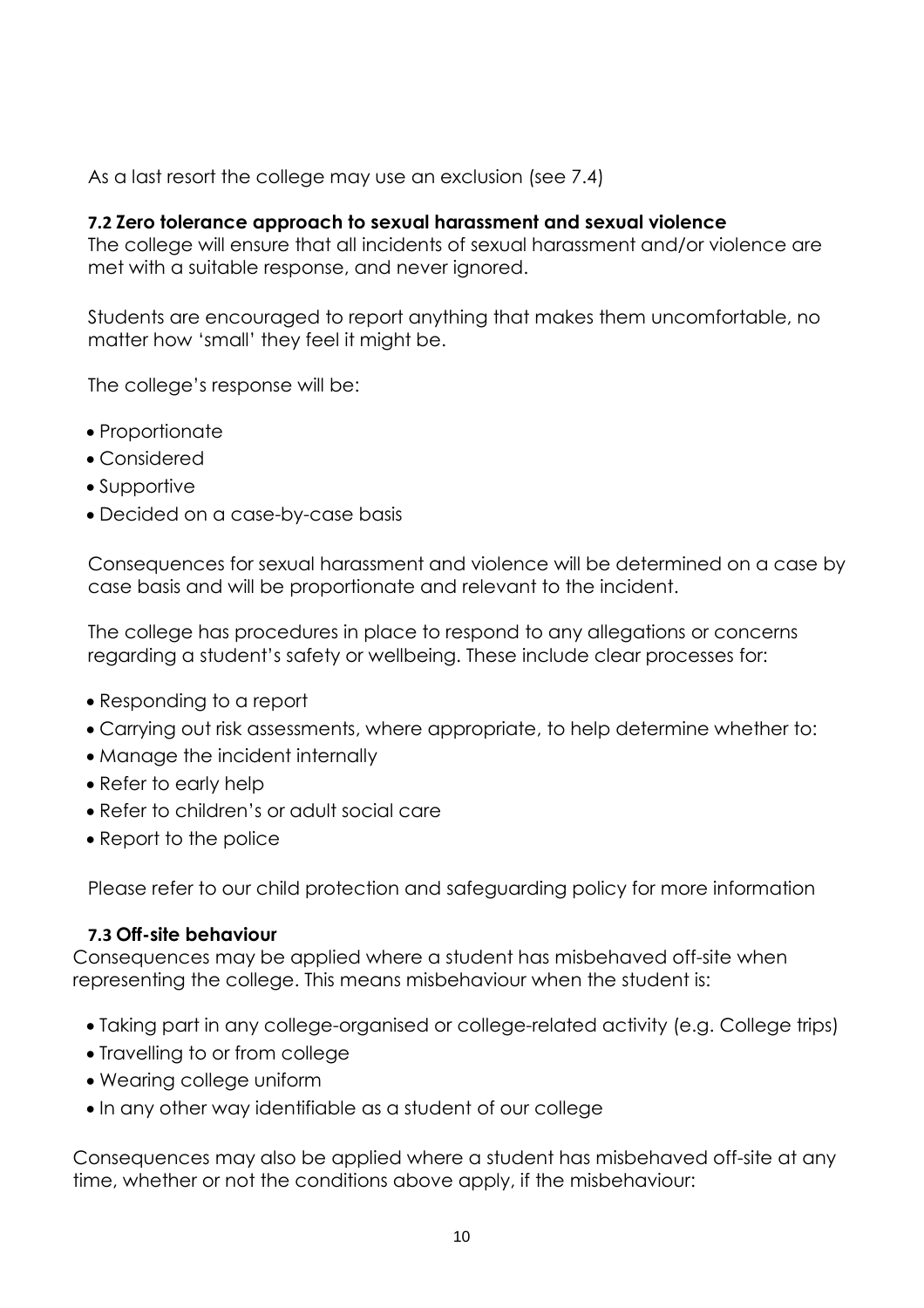- Could have repercussions for the orderly running of the college
- Poses a threat to another student or member of the public
- Could adversely affect the reputation of the college

Consequences will only be given out on college premises or elsewhere when the student is under the lawful control of the staff member (e.g. on a college-organised trip).

## **7.4 Exclusions**

## *(Please see exclusions policy)*

We expect all students to remain at college and will put in place supports for all students to do so, however there may be times when a student being at college is detrimental to their own safety, the safety of others and the learning of others.

The college may use an exclusion as a last resort to:

- Maintain safety
- Provide time away from college for the student to reflect upon their behaviour and prepare for a return to learning
- Provide time for the college to arrange appropriate support measures, e.g. timetable review, educational psychology support

## **7.5 Allegations against members of staff**

Where a student makes an accusation against a member of staff and that accusation is shown to have been malicious, the Strategic Lead of Chief Executive Officer will follow up with the student in accordance with this policy.

Where a student makes an allegation of sexual violence or sexual harassment against another student and that allegation is shown to have been deliberately invented or malicious, the college will consequence the student in accordance with this policy.

In all cases where an allegation is determined to be unsubstantiated, unfounded, false or malicious, the college (in collaboration with the local authority designated officer, where relevant) will consider whether the student who made the allegation is in need of help, or the allegation may have been a cry for help. If so, a referral to children's or adult social care may be appropriate.

The Strategic Lead or Chief Executive Officer will also consider the pastoral needs of staff and students accused of misconduct.

Please refer to our child protection and safeguarding policy for more information on responding to allegations of abuse against staff or other students.

## **8. Managing behaviour**

## **8.1 Classroom management**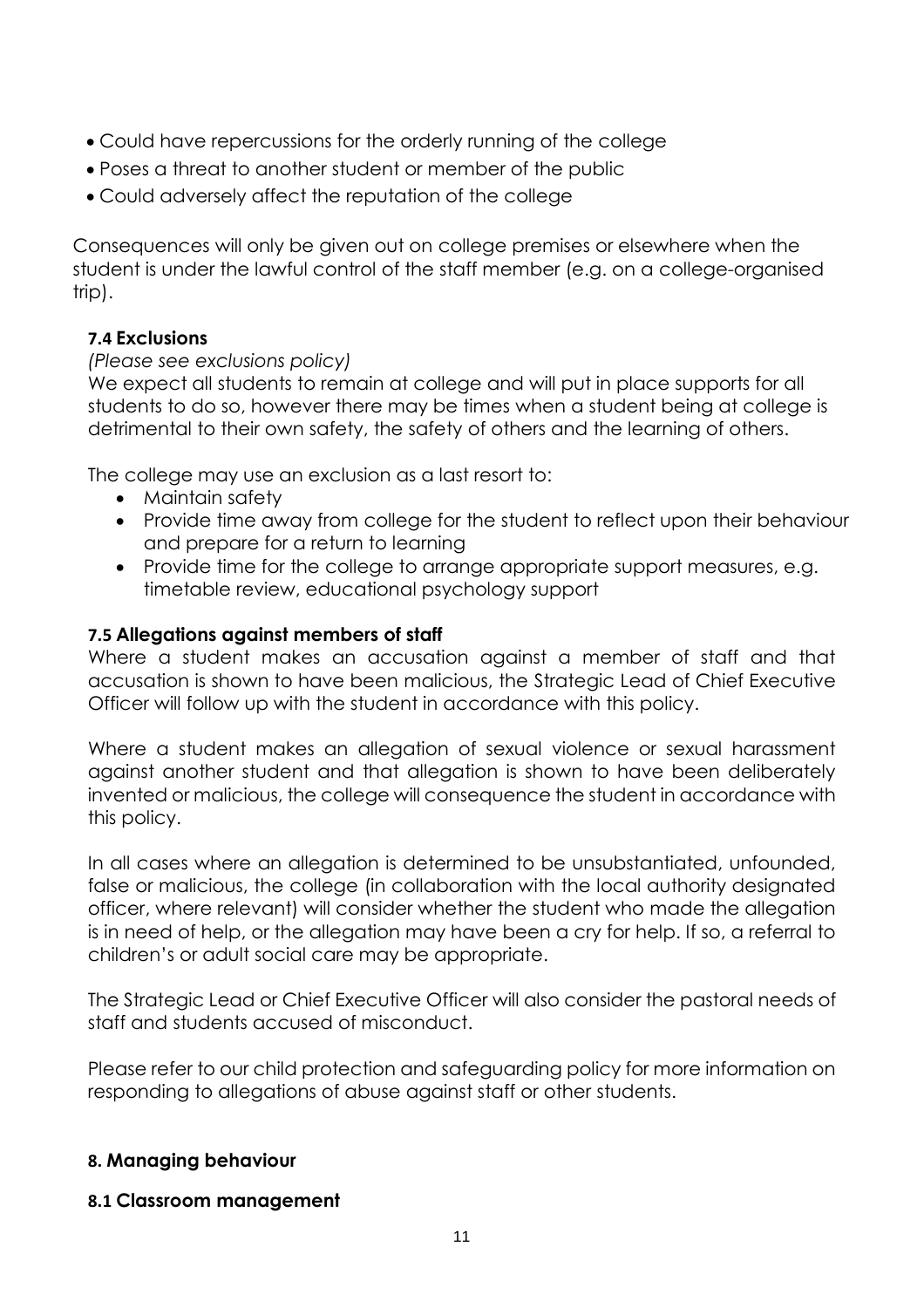Teaching and support staff are responsible for setting the tone and context for positive behaviour within the classroom.

They will:

- Create and maintain a stimulating environment that encourages students to be engaged;
- Plan and create a curriculum that supports and encourages students to engage;
- Display the student code of conduct / core values within the classroom;
- Promote and model a range of strategies to support students to show safe behaviours including Protective Behaviours, Core Values, Zones of Regulation and Restorative Approaches to resolving conflict as detailed in this policy;
- Develop a positive relationship with students and champion them which **will** include:
	- o Greeting students in the morning/at the start of lessons;
	- o Establishing clear routines & boundaries;
	- o Highlighting, promoting and modelling safe behaviour;
	- o Having a plan for dealing with low-level disruption;
	- o Using positive reinforcement;
	- o Building a relationship and getting know each student and the support they need to be successful at Creating Tomorrow College.

## **8.2 Physical intervention**

In some circumstances, staff may physically intervene to prevent a student from:

- Unsafe behaviour such as causing harm to themselves or others;
- Damaging property.
- Causing serious disruption

Incidents of physical intervention must:

- Always be used as a last resort;
- Be applied using the minimum amount of force and for the minimum amount of time possible;
- Be used in a way that maintains the safety and dignity of all concerned;
- Never be used as a form of punishment;
- Be recorded and reported to parents.

At Creating Tomorrow College staff are trained to use the Team Teach approach of physical intervention. This focuses on de-escalation techniques and uses physical intervention as a last resort.

Staff must consider if the use of physical intervention is necessary, reasonable and proportionate. If a physical intervention has happened, the staff involved MUST complete the relevant section of the Arbor incident form and log the time, date and duration of intervention, type of physical intervention, witnesses and the rationale behind it.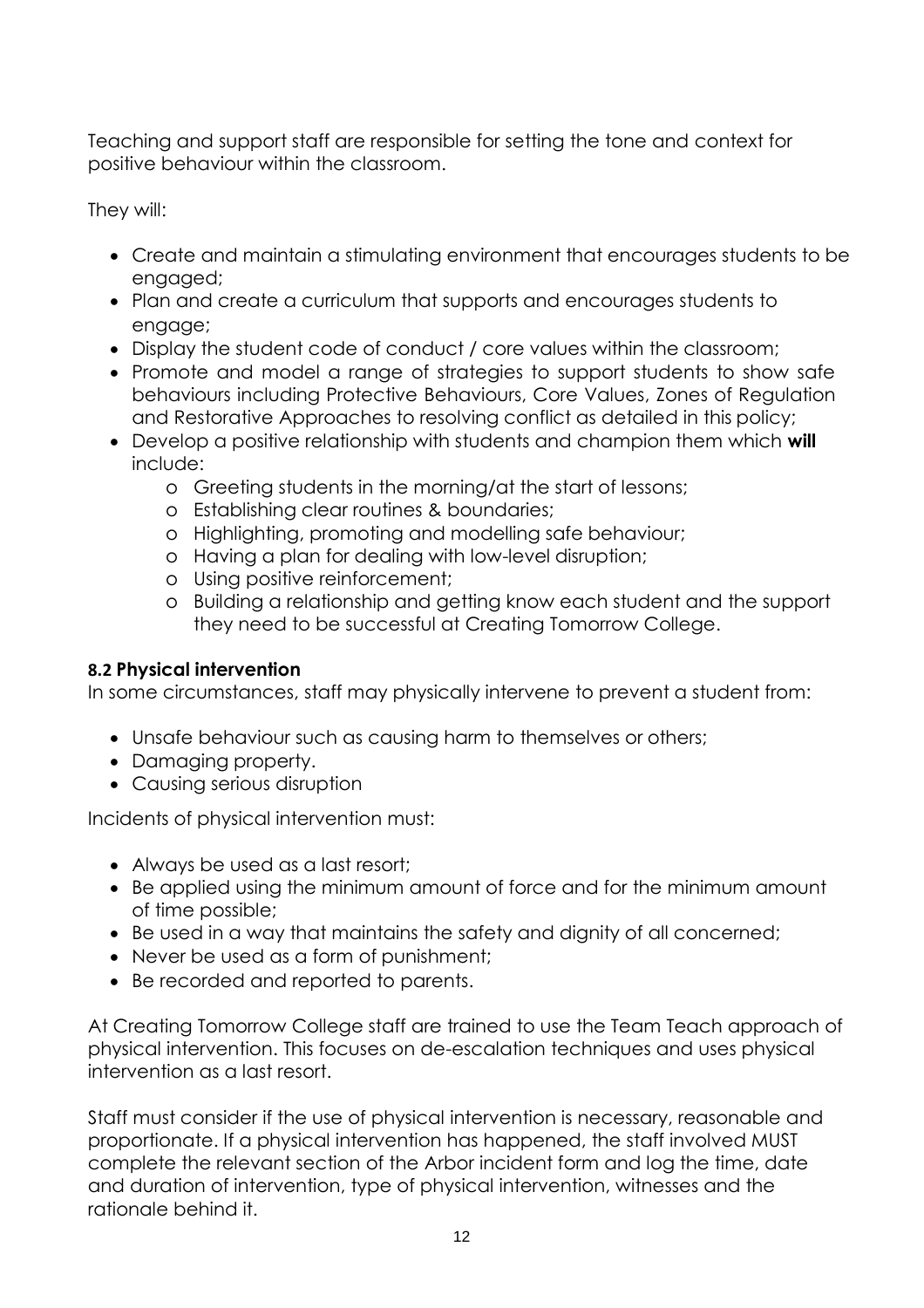Parents/Carers must be informed if a physical intervention has taken place with their child by the class team, phase leader or pastoral team as appropriate.

It is the responsibility of those involved in the physical intervention to ensure that parents/carers are informed and as part of their responsibility to themselves ask for debrief as required.

Debrief with the student will be with a member of the class team or pastoral team and will be recorded on Arbor which enables us to reflect and develop safe practice. In the event of serious instances the debrief may also be managed by a member of the leadership team. The rationale for this will be decided on a case by case basis.

## **8.3 Confiscation**

**Any prohibited items (listed below) found in a student's possession will be confiscated.** These items will not be returned to students.

- knives or weapons
- alcohol
- illegal drugs
- stolen items
- tobacco and cigarette papers
- fireworks
- pornographic images
- any article that the member of staff reasonably suspects has been, or is likely to be, used to commit an offence, or to cause personal injury to, or damage to the property of, any person (including the student).

We will also confiscate any item which we believe to be harmful or unsafe. These items will be returned to students after discussion with senior leaders and parents as appropriate.

Searching and screening students is conducted in line with the DfE's latest guidance [on searching,](https://www.gov.uk/government/publications/searching-screening-and-confiscation) [screening and confiscation.](https://www.gov.uk/government/publications/searching-screening-and-confiscation)

## **8.4 Restricting liberties:**

At Creating Tomorrow College students will **never** be:

- locked in a room:
- left alone / unsupervised;
- deprived of food / drink;
- denied access to the toilet.

## **8.5 Student support**

The college recognises its legal duty under the Equality Act 2010 to prevent students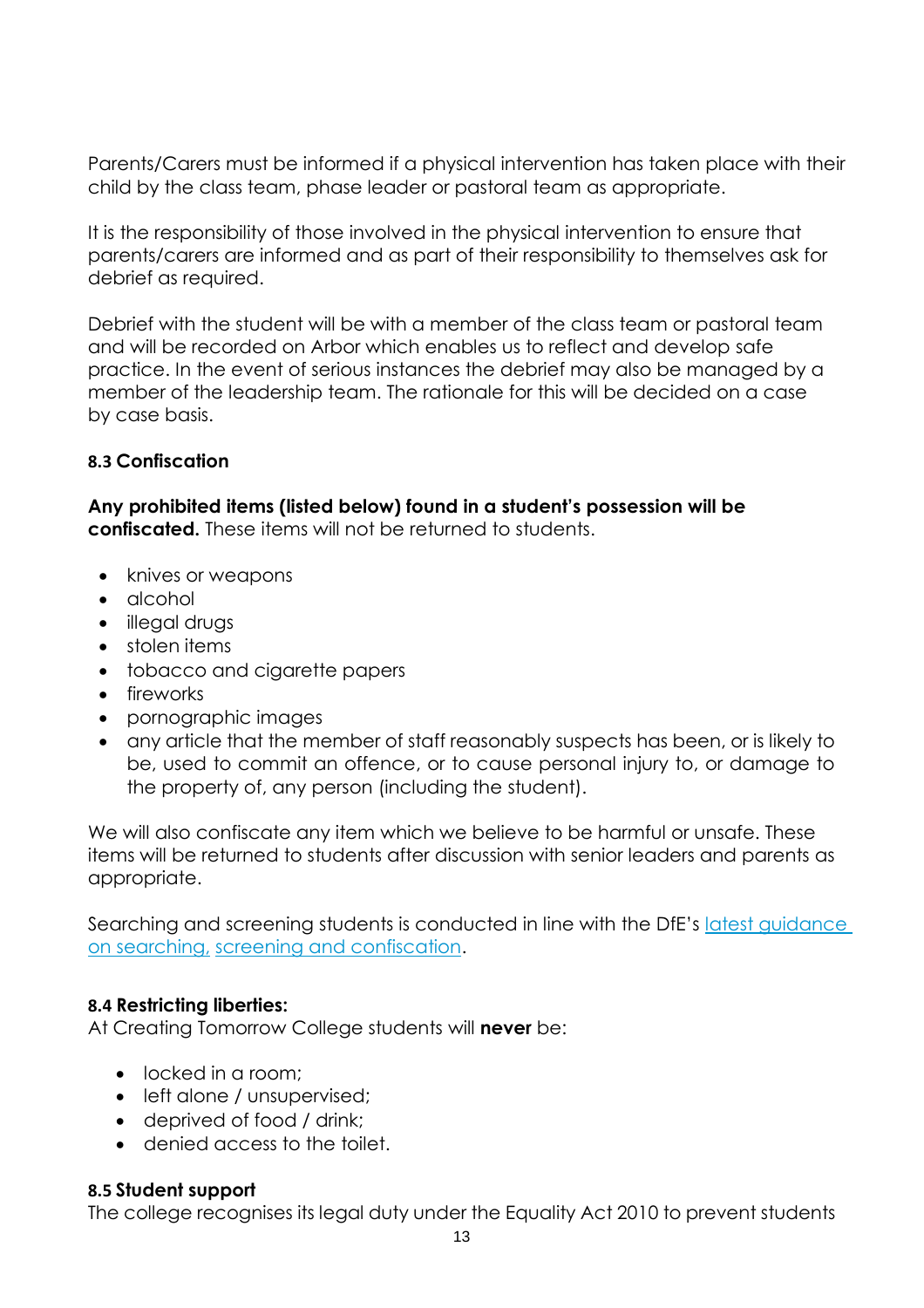with a protected characteristic from being at a disadvantage. Consequently, our approach to challenging behaviour will be differentiated and personalised to cater to the needs of the student.

Creating Tomorrow College's staff team will work with students, staff, families and outside agencies to support a student who exhibits challenging behaviour to determine whether they have any underlying needs that are not currently being met. A range of proactive strategies will be put in place to support the student and will be regularly reviewed.

Where necessary, support and advice will also be sought from specialist practitioners, Educational & Clinical Psychologist, medical practitioners and/or others, to identify or support specific needs.

## **8.6 Underlying approaches to managing behaviour:**

At Creating Tomorrow College we have a range of approaches and strategies which support students to understand expectations, identify and label their own emotions and feelings and to reflect on their own behaviour choices as detailed below:

#### **Protective Behaviours:**

Protective Behaviours (PBs) provides a framework for personal safety, self- esteem, resilience and confidence building. It is an internal process where each person applies the ideas to their own unique experience. It encourages self-empowerment and brings with it the skills to avoid feeling unsafe. This is achieved by helping students to recognise and trust their intuitive feelings (Early Warning Signs) and to develop strategies for self-protection. The Protective Behaviours process encourages an adventurous approach to life which satisfies the need for fun and excitement without violence and fear.

There are two themes which are explicitly taught to all students and revisited on a regular basis.

## "*We all have the right to feel safe all of the time"*

## *"We can talk with someone about anything even if it feels awful or small"*

All students are supported to have a network of support which identifies adults in college and at home who they can talk with if they are feeling unsafe. Students produce this in the form of a 'helping hand' and these are displayed as a visual reminder.

Students are taught to recognise their own signs when they are beginning to feel unsafe and these are known as 'early warning signs'. Students identify physical feelings such as butterflies in their stomoach, heart beating faster and clammy hands. This supports students to be able to self-regulate and this in turn increases their emotional literacy.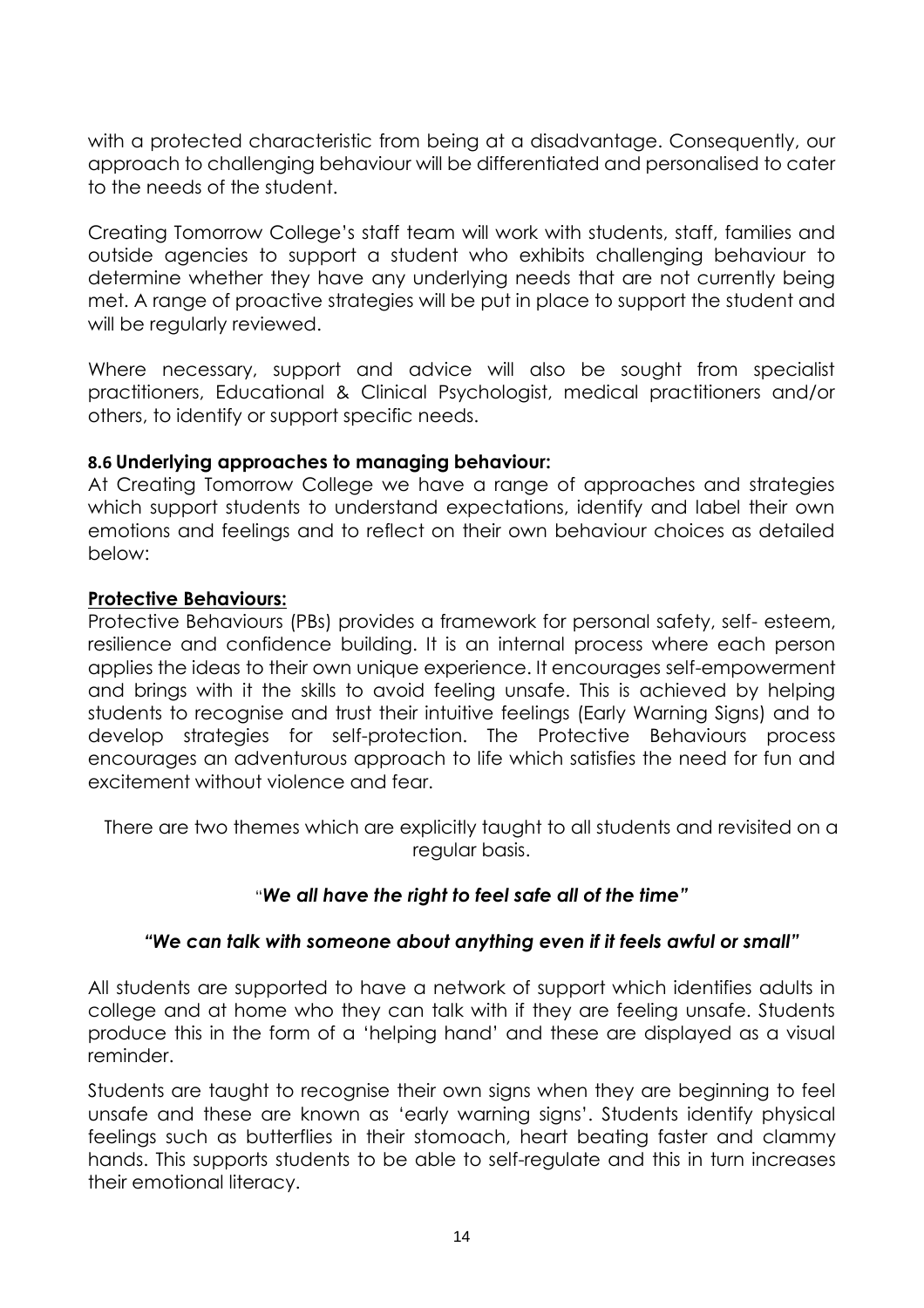Protective behaviours uses the language of safety and refers to all behaviours as 'safe' or 'unsafe'. At Creating Tomorrow College we use this in all conversations to reinforce;

## *"Feelings are just feelings" "Thoughts are just thoughts" "Behaviour is a choice"*

## **Zones of regulation: A framework to foster self-regulation and emotional control:**

At Creating Tomorrow College the Zones of regulation are introduced in in our primary phase and used throughout the student's college journey. Students identify where they are on the Zones and learn to recognise their thoughts and feelings early on thus enabling them to use strategies to regulate themselves into a safe, ready to learn state.

The Zones is a systematic, cognitive behavioural approach used to teach selfregulation by categorizing all the different ways we feel and states of alertness we experience into four concrete coloured zones. The Zones framework provides strategies to teach students to become more aware of and independent in controlling their emotions and impulses, manage their sensory needs, and improve their ability to problem solve conflicts.

By addressing underlying deficits in emotional and sensory regulation, executive functioning, and social cognition, the framework is designed to help move students toward independent regulation. The Zones of Regulation incorporates Social Thinking, concepts and numerous visuals to teach students to identify their feelings/level of alertness, understand how their behaviour impacts those around them, and learn what tools they can use to manage their feelings and states.

#### **The four Zones: our feelings and states determine our Zone**

The **Red Zone** is used to describe extremely heightened states of alertness and intense emotions. A person may be elated or experiencing anger, rage, explosive behaviour, devastation, or terror when in the Red Zone.

The Yellow Zone is also used to describe a heightened state of alertness and elevated emotions, however one has more control when they are in the Yellow Zone. A person may be experiencing stress, frustration, anxiety, excitement, silliness, the wiggles, or nervousness when in the Yellow Zone.

The **Green Zone** is used to describe a calm state of alertness. A person may be described as happy, focused, content, or ready to learn when in the Green Zone. This is the zone where optimal learning occurs.

The **Blue Zone** is used to describe low states of alertness and down feelings such as when one feels sad, tired, sick, or bored.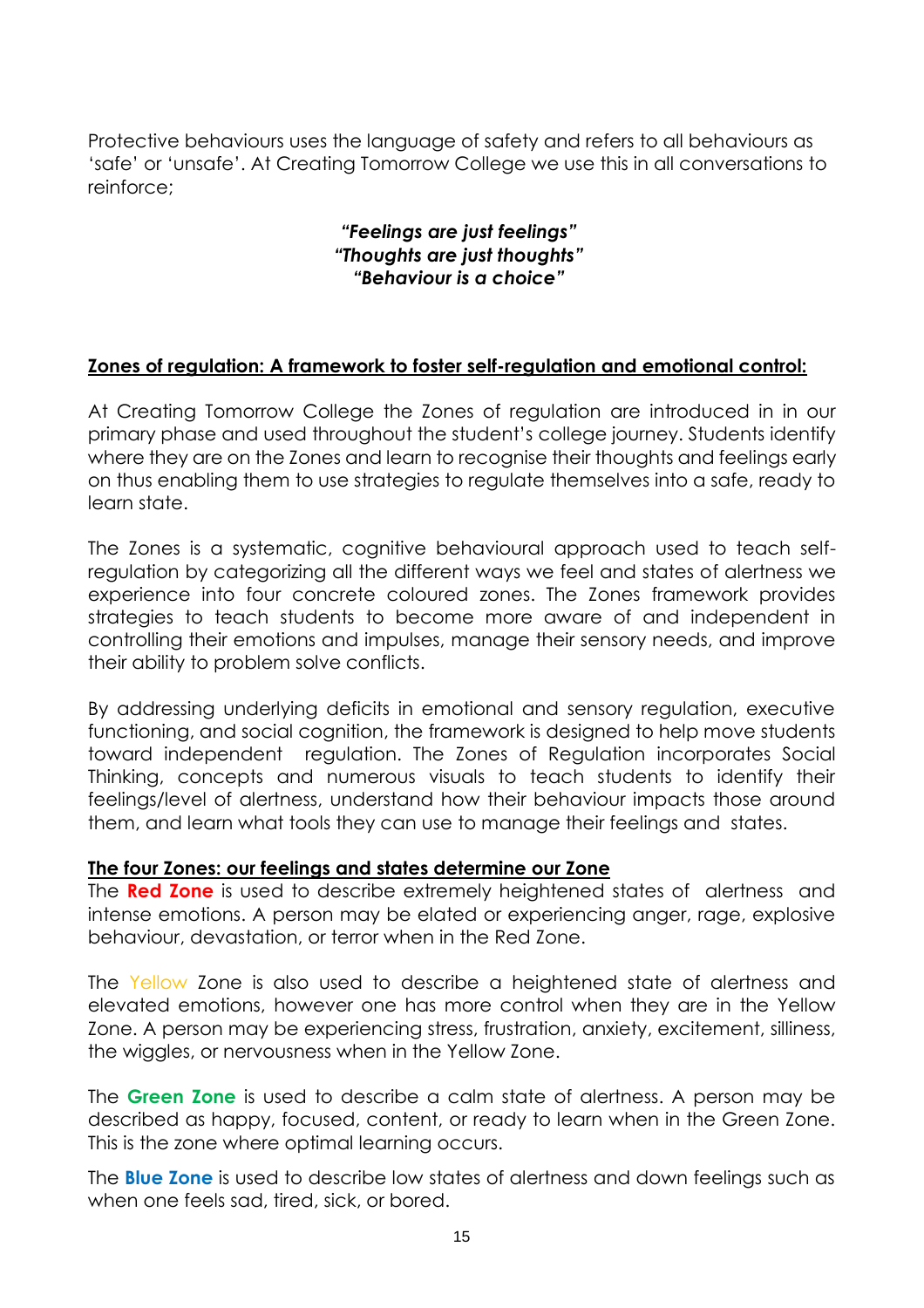The Zones can be compared to traffic signs. When given a green light or in the Green Zone, one is "good to go". A yellow sign means be aware or take caution, which applies to the Yellow Zone. A red light or stop sign means stop, and when one is the Red Zone this often is the case. The Blue Zone can be compared to the rest area signs where one goes to rest or re-energise. All of the zones are natural to experience, but the framework focuses on teaching students how to recognize and manage their Zone based on the environment and its demands and the people around them. For example, when playing on the playground or in an active/competitive game, students are often experiencing a heightened internal state such as silliness or excitement and are in the Yellow Zone, but it may not need to be managed. However, if the environment is changed to the library where there are different expectations than the playground, students may still be in the Yellow Zone but have to manage it differently so their behaviour meets the expectations of the library setting.

## **A Restorative Approach:**

*Our job is to teach the STUDENTS we have, NOT those we would like to have, NOT those we used to have, But those we have right now ALL of them* **Dr. Kevin Maxwell**

At Creating Tomorrow College, we have high expectations of our students. We encourage all students to try their best to achieve their goals. They should be supported in understanding that it is the responsibility of staff and students to uphold and maintain our college values and ethos. For occasions when this is proving not to be the case, we use restorative approaches to help students understand the impact of their own behaviour on others and to support them to think about what they could do next time and to start to take responsibility for themselves.

We believe that by using a Restorative Approach we are giving students the skills to independently make better and more informed choices in the future. Restorative approaches encourage students to think about how their behaviour affects others, both students and staff. It helps them to develop respect and responsibility. If a student in our college has been negatively affected by someone's behaviour, we will try our very best to make sure they feel that it has been put right for them and that it will not happen again. If a student has shown unsafe behaviour they will be asked to put things right and change their behaviour so it does not happen again. The aim is for a Restorative Approach to allow ALL parties to have their say AND be listened to.

## **About Restorative Language:**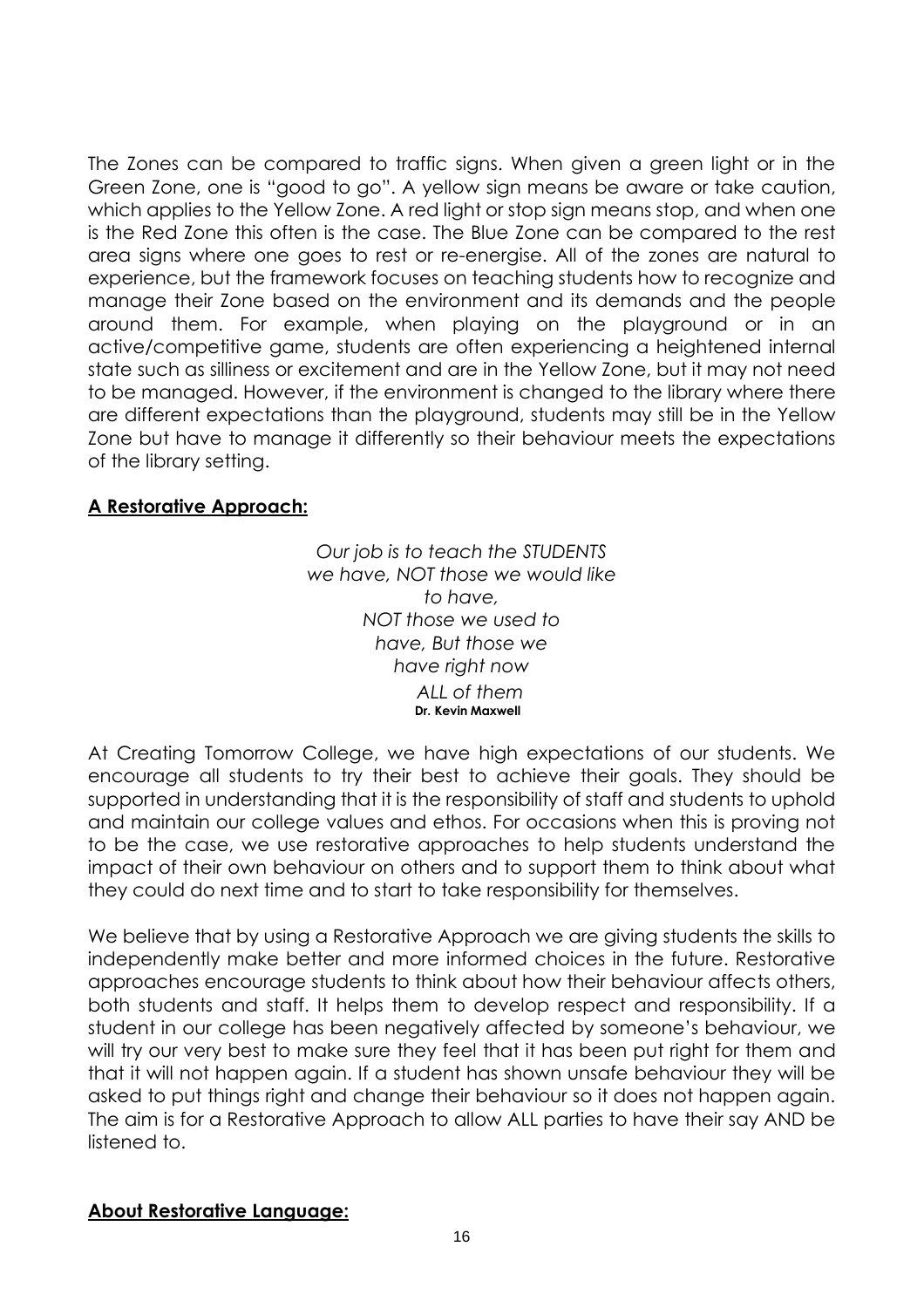When our students find themselves in conflict or upset we will ask them:

## *What happened? What were you thinking at the time? What were you feeling at the time? Who has been affected? What needs to happen to put it right?*

We might also say to our students:

## *What would you do differently next time? How do you think you would you feel if this happened to you?*

#### *What support do you need from us to help you?*

Most situations can be dealt with by working through these questions. The aim is that the outcome is fair for everyone. If somebody is upset, we aim to make them feel better. If someone has done something wrong, we expect them to take responsibility for their actions and fix the situation.

#### **Restorative process:**

Restorative processes bring those harmed by conflict and those responsible for the harm, into communication, enabling everyone affected by a particular incident to play a part in repairing the harm and finding a positive way forward

**Dialogue with students:** Having a reflective and restorative dialogue with students is a powerful way to communicate and repair the harm that has been caused.

**Debrief:** Students and Staff may need a period of time to debrief after an incident has happened. This may be in the form of some quiet time out or a conversation with another member of staff such as the leadership team.

**Arbour:** Notifications are sent to tutors and the leadership team. This allows staff to see any behaviours which have happened during the day and then a dialogue can be opened up between the class staff and student to unpick the behaviour and follow the restorative steps to put it right.

## **Some students will need more support and this may involve other members of the college staffing team**

Colleges that use this approach have found that they have been able to: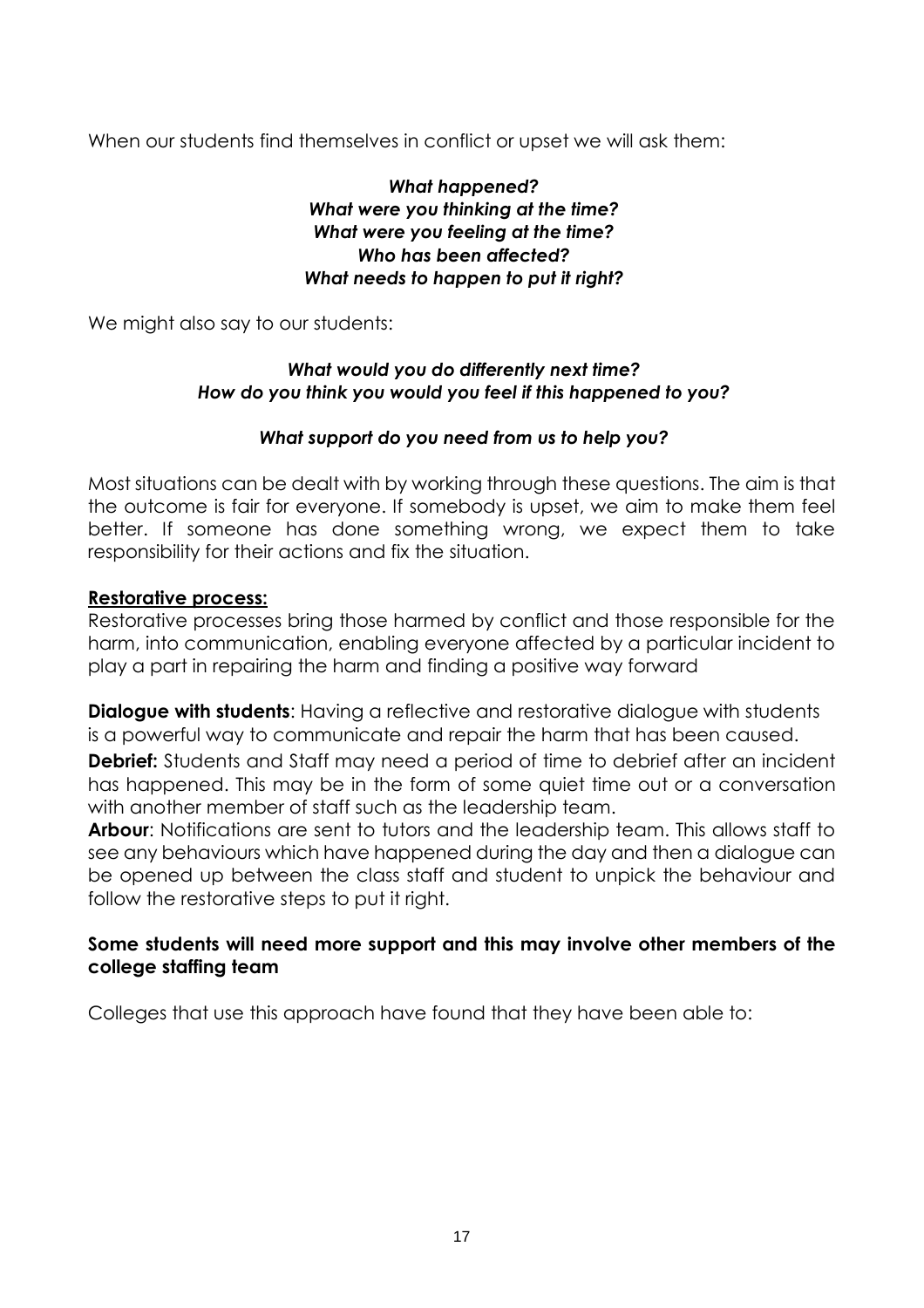

## **Equality for All**

We understand and respect that all of our students are different and provide a College experience that is accessible and appropriate for all our students. Through careful monitoring, should it present itself as necessary, we will seek the support and guidance of other professionals such as:

- Educational Psychologist;
- Counselling Psychologist;
- External support agencies as necessary.

## <span id="page-17-0"></span>**9. Students transition**

## **To ensure a smooth transition to the next year, students will receive a transition package of support. In addition, staff members hold transition meetings.**

At Creating Tomorrow College, we would like students to have an extended transition period whereby they move up to their new classes and a transition timetable is planned. This allows students time to get to know their peers and staff teams as well as their new environment.

There will be opportunities built into this time to allow the key members of staff to visit students at their feeder schools/colleges and meet with parents prior to their formal start at Creating Tomorrow College.

## <span id="page-17-1"></span>**10. Training**

Our staff are provided with training on managing behaviour and de-escalation strategies and techniques as part of their induction process. The Trust uses Team Teach as an agreed strategy and this training is provided as necessary and updated on a regular basis and formally every two years, forming part of staff continuing professional development.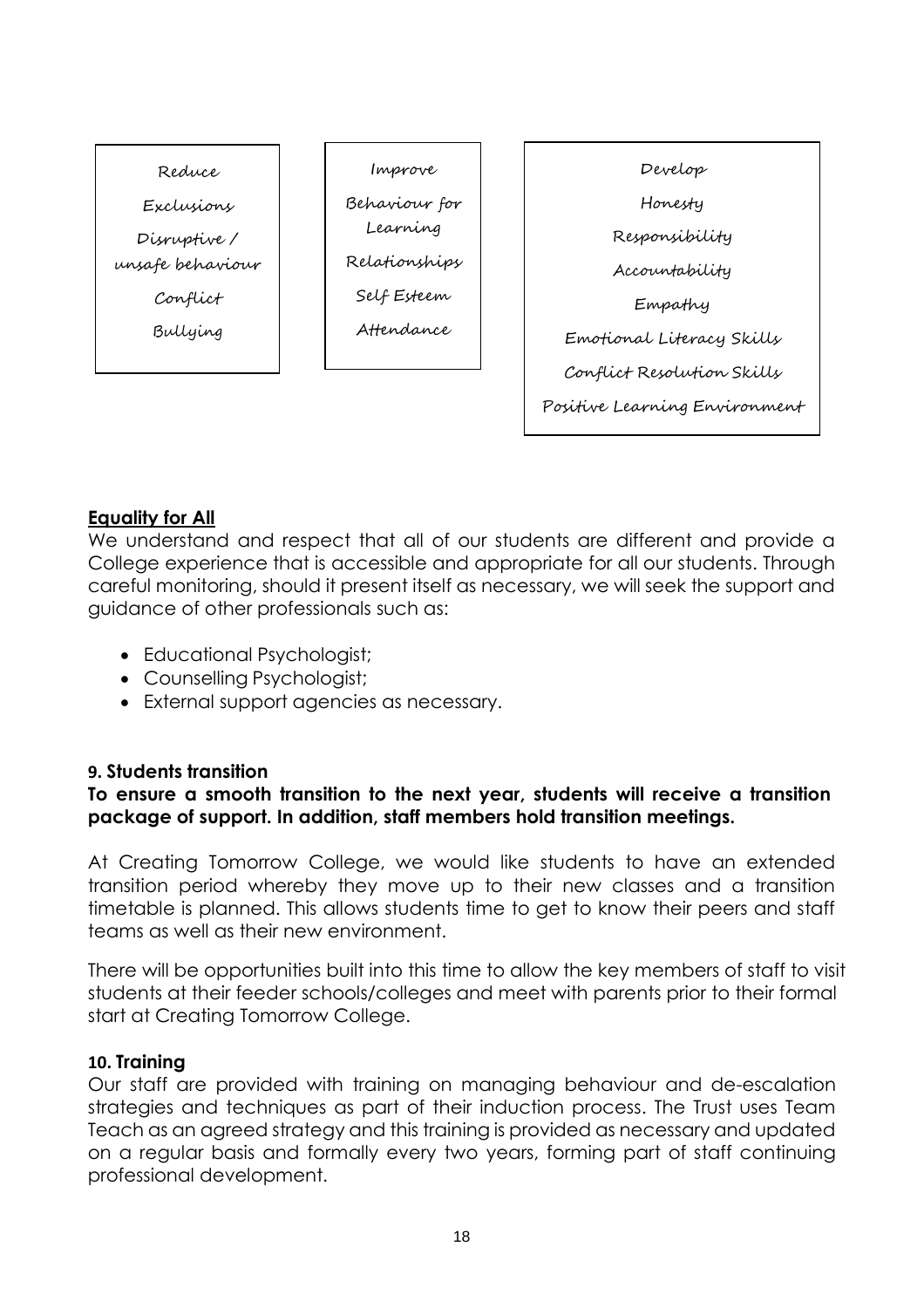In addition to the above, training on attachment awareness, restorative approaches and managing specific learning needs are in place.

#### <span id="page-18-0"></span>**11. Monitoring arrangements**

This Relationship policy will be reviewed by the College Strategic Lead every year. At each review, the policy will be approved by the governing body.

#### <span id="page-18-1"></span>**12. Links with other policies**

This Relationship policy is linked to the following policies:

- Exclusion policy;
- Child Protection & Safeguarding policy.
- Exclusions Policy